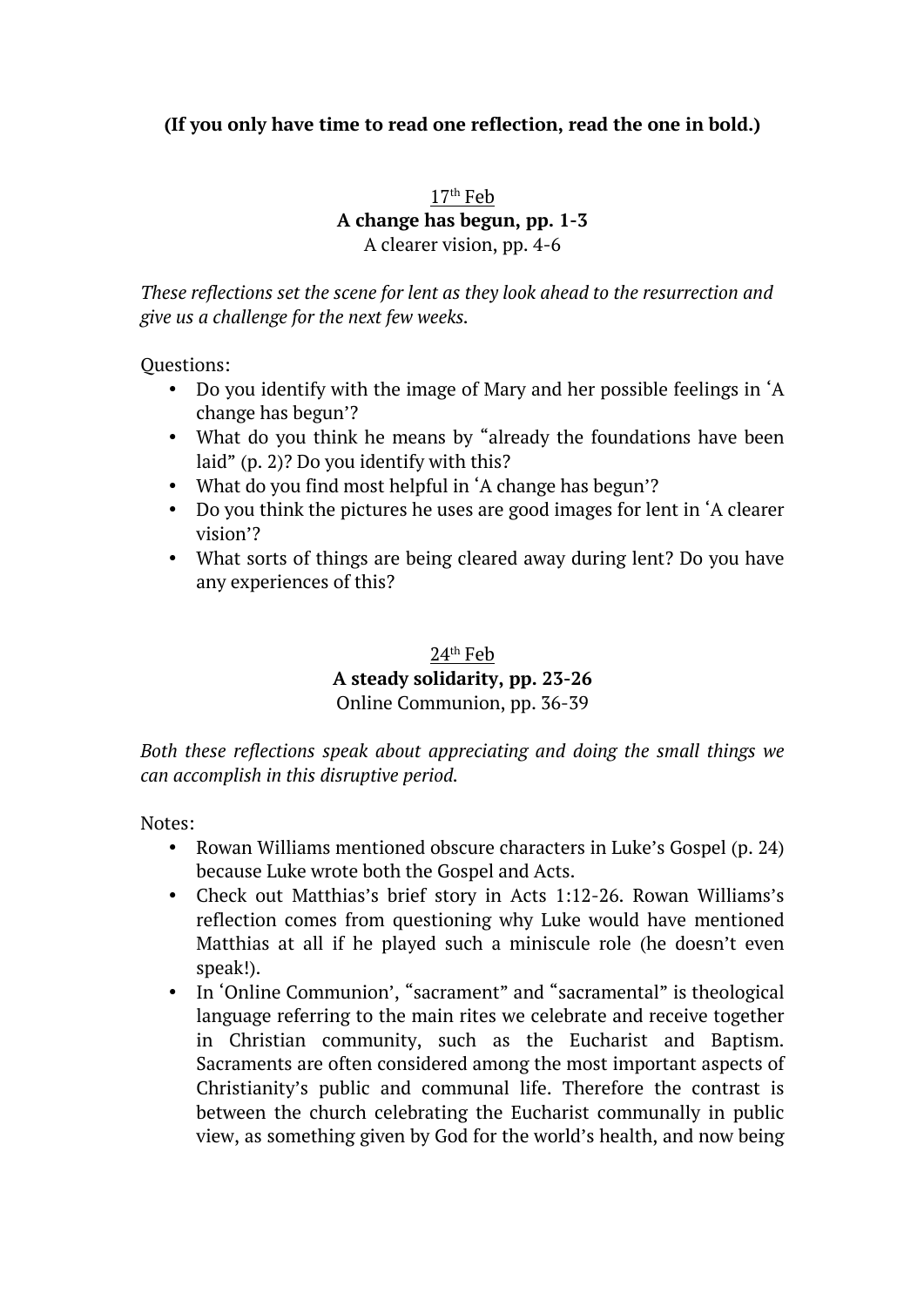forced to isolate, meaning we cannot share this essential public ministry.

• "Spiritual communion" (p. 38) refers to sharing life and Jesus's death and resurrection together even when we can't do it physically and materially, such as through the Eucharist. So it can describe celebrating the Eucharist online rather than in person.

Questions:

- Do you find the contrast between (Judas,) Matthias and Paul helpful in 'A steady solidarity'?
- Do you resonate with his reflection on the casual dismissiveness towards 'those who just turn up in trust' (pp. 24-25)?
- Do you think it's easy to find "heroism in the daily routine" (p. 26)?
- In 'Online Communion', he describes closing our doors as actually shining a light on neglected aspects of public ministry. Have you considered this before?
- What lesson has he learned through sharing "spiritual communion" on a Sunday (pp. 38-39)? Do you find this helpful?

# 3rd March **At the still centre, pp. 27-29** To be born again, pp. 70-73

*These are paired because, as we look through and learn from the example of Mary, we can explore humility and openness to God.* 

- In 'At the still centre', what point do you think he is making by contrasting the Apostles and Mary in the icon of Jesus's Ascension (pp. 27-28?
- Do you recognise this "pool of still water" (p. 28; also p. 29)?
- Is Mary's openness to God a helpful example during lockdown?
- In 'To be born again', what do you think the Eastern icon of Mary's Dormition means for us (p. 71)?
- What do you think about his thought that the purpose of life is "to become simple again"?
- Do you think 'To be born again' helps us to understand 'At the still centre'?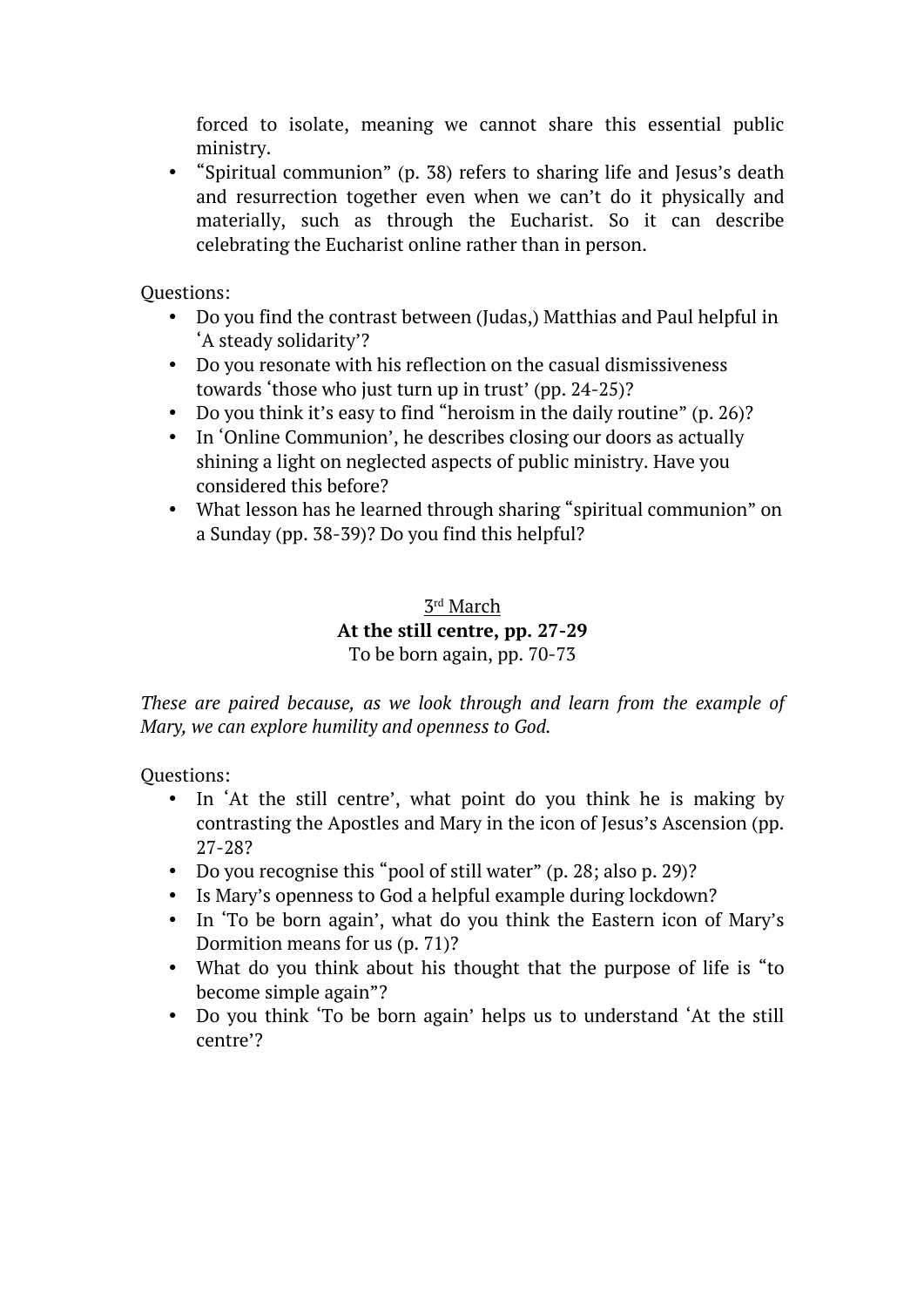#### 10<sup>th</sup> March **We are not God, pp. 30-32** Keep yourselves from idols, pp. 33-35

*These reflections focus on the theme of not reducing God to our desires; rather we should be open to God's life for us.*

Questions:

- In 'We are not God', what do you think he means by Jesus being communicated in a chaotic, new, world-wide community?
- Do you agree with what he says about the work of the Holy Spirit (pp. 31-32)?
- Do you resonate with his comment that moments of mortality can be moments of grace (pp. 31-32)?
- In 'Keep yourselves from idols', do you find the contrast between the waterfall and idols helpful?
- In what way do you think the examples on pp. 34-35 are idolatrous?

#### 17th March The problem with statues, pp. 40-43 **Second nature, pp. 44-46**

*From different angles, these two reflect on our life as an ever-changing story and the importance of recognising this, discussing how we might build up our story in Christ.* 

Notes:

- Many of us may be unfamiliar with Eastern Christianity's icons. Have a quick search online at some of them. See if you agree with Rowan Williams's assertion that they contain a sense of mobility that statues lack.
- Rowan Williams makes use of Romans 12:2. After thinking through the reflections, go and read Romans 12:2 onwards. Does his reflection help you read the Romans passage better?
- Today's reflections are best read together because both they describe how we relate to people and history either statically or with mobility. In other words, are these relations absolute, perhaps meaning our impressions of people or interactions with them are never open to change? Or are they responsive, open to listening and understanding different stories and perspectives? Being attuned to other people, as Christ is "eternally" (p. 45), may mean more readily setting aside our engrained ideas in order to give other people genuine space to think and speak.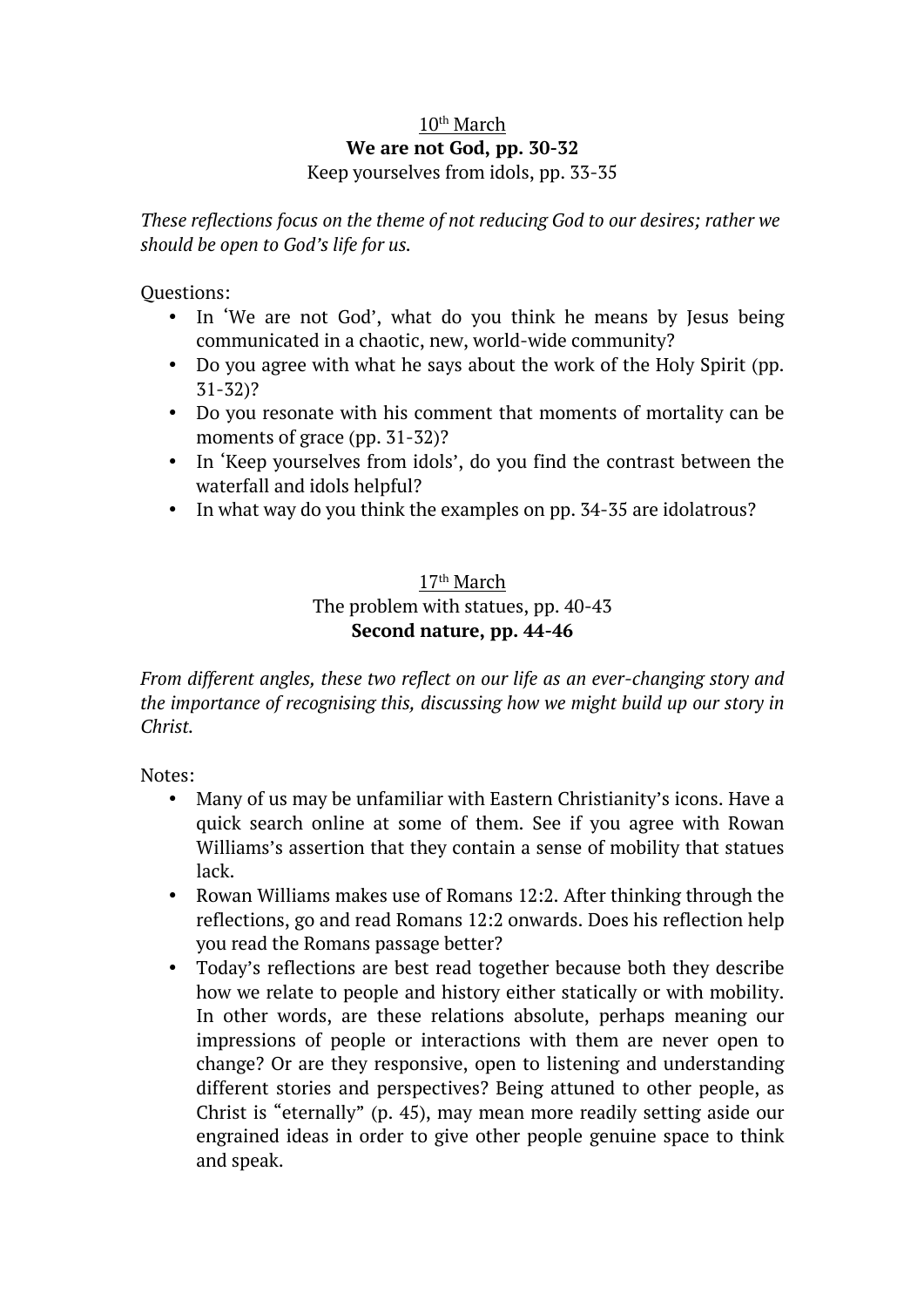Questions:

- In 'The problem with statues', what do you think about his contrast between statues and stories?
- Do you find his comment about icons guiding our thoughts towards a wider, moving reality helpful?
- What does 'constantly re-telling' the story mean (p. 43)? Do you like this? What might this mean for our stories?
- In 'Second nature': Have you thought about the way our habits and perspectives change in our story before?
- Do you agree with the sentence beginning "Transformation is the process…" (p. 45)?

## 24th March

## Transfiguration, pp. 66-69

*This reflection leads us into the cross, recognising our need for Jesus and what we might find when he hangs there.*

Notes:

• You can read about the transfiguration in Matthew 17:1-13, Mark 9:2- 13 and Luke 9:28-36.

- What do you think the sentence beginning "And we will probably then either put…" (p. 67) means? Is this true of other harmful behaviour?
- What do you think about his commentary on sin as choice not necessity (pp. 67-68)?
- What did the transfiguration mean for the cross? Do you agree?
- "They knew that humanity could be the face worn by God." (p. 68) What does this mean to you?
- "And whatever terrors, crimes and catastrophes might follow, nothing could extinguish that eternal light." (p. 68) Does this help you understand the cross and face tragedies?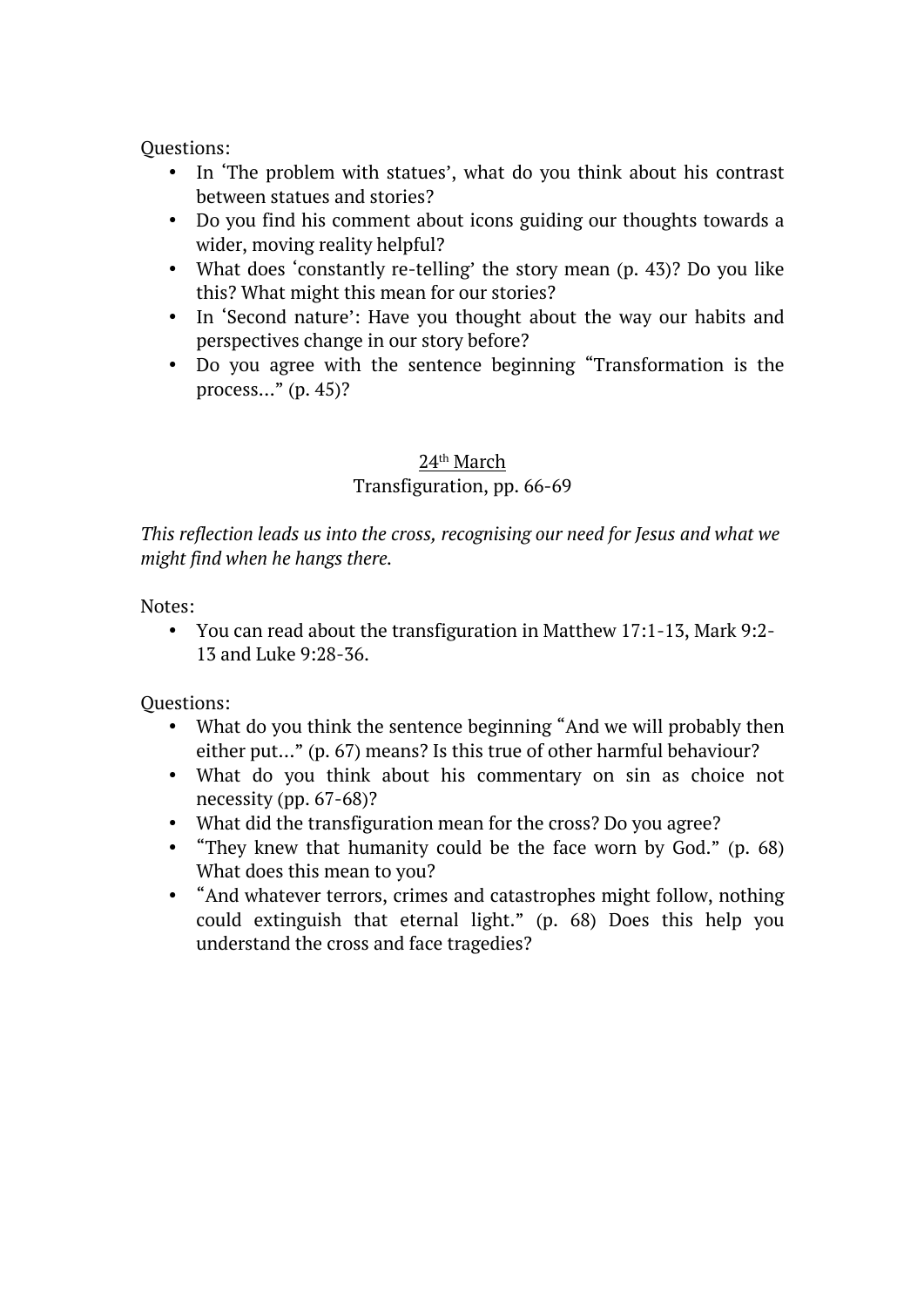# $31$ <sup>st</sup> March – Day before Maundy Thursday Staying Put, pp. 7-9

*This reflection challenges us to think on the events of Maundy Thursday and to consider the kind of love Jesus displays during Passion Week.*

Notes:

• You can find Jesus's words "love one another as I have loved you" in John 13:34.

Going Deeper:

- We have already encountered the term 'sacraments' as the main Christian rites, such as the Eucharist and Baptism (see  $24<sup>th</sup>$  Feb). In today's reflection Rowan Williams makes use of 'sacramental theology', where the physical things we share (e.g. bread, water, words) can simultaneously point us to and deliver to us God's special presence and grace through the power of the Holy Spirit in the world. They are material and spiritual just as Jesus is human and divine. Hence, on p. 8, he describes Jesus's presence as truly and mysteriously "*there*" in the bread and wine. Different Christian strands disagree about the reality of this theology, so your opinions on his reflection might vary here!
- Being "Eucharistic signs" (p. 9) refers to living out what the Eucharist represents. So what's going on in the Eucharist should be going on in our lives. For instance, being Eucharistic is not just believing the Eucharist is about healing and reconciliation, not just thinking it in church on a Sunday when we drink wine, but living out reconciliation every day with other Christians who may have hurt us. Then we become signs of what God is doing in the Eucharist, and the Eucharist on a Sunday becomes a real part of and celebration of God's reconciliation in our lives.

- (Using your imagination and Rowan Williams's brief reflection, p. 7), what did Jesus's love face and overcome?
- Do you resonate with and recognise this love that goes to extremes to bring healing and encouragement in others?
- What do you think about love as staying put? (The first full paragraph on p. 8)
- Is Rowan Williams's discussion on the Eucharist helpful (pp. 8-9)? Does it impact your understanding of how to share the Eucharist with each other and "adore his presence" (p. 9)?